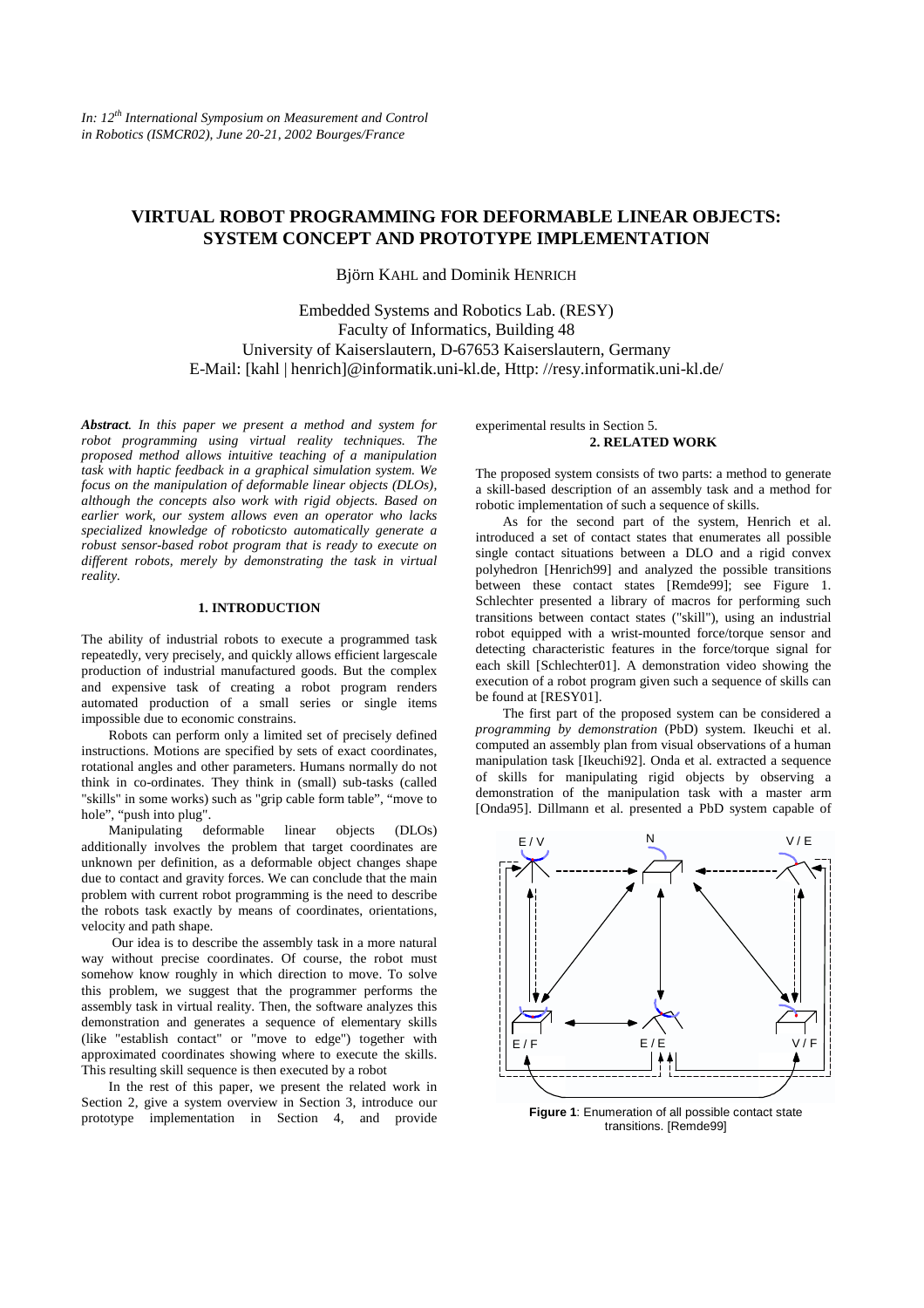

**Figure 2**: Illustration of the overall process for programming and execution of sensor-based robot programs.

monitoring a pick & place operation and mapping this operation to different target robots [Dillmann99]. Ehrenmann showed an approach to extract user actions from a demonstration by fusion of visual data with force, position and orientation data obtained from a data glove [Ehrenmann01a]. In [Ehrenmann01b], a system based on neural networks is presented, which classifies a human demonstration (observed by a vision system and a data glove with tactile force sensors) in up to 16 different grasp types and three types of basic movements. Zöllner describes a multisensor system that extracts fine motions (such as a screwing action) [Zöllner02].

However, all of these methods monitor a real demonstration performed in the physical world. This has the disadvantage of requiring difficult image processing along with other sensor data acquisition and analysis. By working in virtual reality, we circumvent these difficulties. In this paper we focus on the extraction of a sequence of skills from a human demonstration performed in virtual reality.

### **3. SYSTEM CONCEPT**

The task to program and control an industrial robot for manipulation tasks can be divided into an off-line and an on-line phase. During the off-line phase, the users demonstrates the manipulation tasks within an virtual environment. This demonstration is used to automatically generate a sensorindependent robot program, which is executed during the on-line phase by an industrial robot using its specific sensors. Both of these phases are themselves subdivided into three steps (see Figure 2). These steps are motivated in the off-line phase; the continuous user input is discretized first according to the geometry (work piece states) and then according to the time (contact state transitions). In the on-line phase, this time- and state-discrete robot program is converted back into a continuous and therefore executable representation, first according the geometry (expected sensor signal curves) and then according the time (robot motions). The first three steps are discussed later in full detail. The single steps are the following:

During the off-line phase, the robot environment and the

work piece (DLO) are modeled in a 3D graphical simulation system. In the *task simulation* step, the user moves the DLO by means of a 6 DOF haptic device in a 3D graphical simulation and demonstrates the assembly tasks to be automated to the system (e.g., establishing contact with face *F* and drawing over edge *E*). In the *contact state extraction* step, the contact situation between the DLO and the environment objects is observed over time (e.g., resulting in distances  $\delta_l$ , ...,  $\delta_d$ ) and a sequence of contact states for the demonstrated assembly is derived (e.g., *N, V/F, V/E, N*). From this state sequence, the *program generation* step determines the necessary state transitions and relates them with the involved geometric primitives (e.g., *N*→*N, ..., V/F*→*V/E*→*N*). Additionally, to obtain an executable program, a suitable library function has to be found for each state transition (e.g.,

TransferTo() for  $N \rightarrow N$ ) and supplied with the necessary parameters. These parameters include the goal positions of transfer motions (e.g.,  $p_2$  or  $p_3$ ) or the motion direction and object orientation of assembly motions (e.g., *M1* and *F*).

During the on-line phase and the *macro execution* step, the generated program is executed by the robot control unit. The embedded sensor-based macros abstract from the sensors currently being used. The actually available robot sensors determine which library (providing the above mentioned macro operations) is linked to the program. The *feature extraction* step determines for each macro and its parameters with which sensor signal *S* and by which feature  $L(a,b,c,d)$  the state transition will be detected. In the case of a force/torque sensor, the best linear combination  $\alpha_1$ , ...,  $\alpha_6$  of the three forces  $F_x$ ,  $F_y$ ,  $F_z$  and the three torques  $M_x$ ,  $M_y$ ,  $M_z$  determines the signal and a piecewise linear function L(*a,b,c,d*) characterizes the possible features. Then, the robot moves in the prior fixed motion direction *M* until the *transition detection* step observes a state transition at time  $t_0$ .

In summary, our method includes the programming and control of robot manipulation tasks based on a basic set of robust, sensor-based, and reusable robot operations. For a more detailed discussion, the off-line phase (first three steps above) is subdivided into the following eight modules as shown in Figure 3.

The assembly motion is demonstrated by a human operator using a 6 DOF input device with 3 DOF force feedback. The system maintains position and orientation of a virtual gripper point, identified with the effect point of the 6 DFO input device. The operator can monitor his action in a 3D graphical simulation. Both haptic input and 3D graphics are called *user interface* in Figure 3. In the *shape calculation* module, we calculate the shape, position and orientation of a gripped DLO based on a simple physical model. In this step, we calculate all forces acting on the virtual gripping point. These forces result from contacts between the DLO and rigid world objects that are handled in the *contact detection* module. The forces are sent back to the haptic input device. In the same loop of calculating a shape, testing this shape for contact with world objects and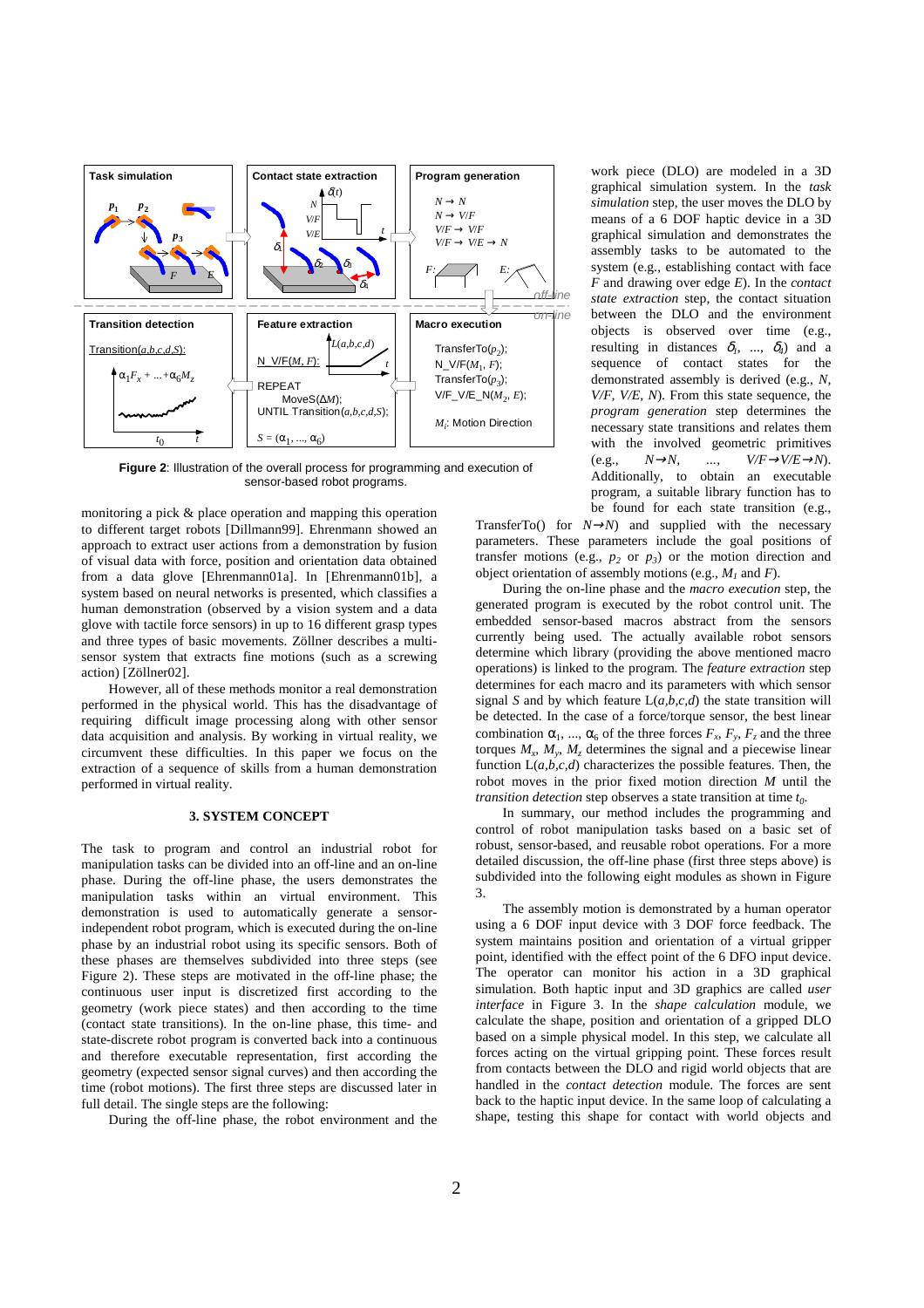possibly recalculating a new shape, the 3D graphical representation of the virtual reality scene is updated.

In the *contact state detection* module, all possible contact states between the DLO and the world object are determined, based on calculations done during contact detection. We use the contact state model described in Figure 1. Several uncertainties and ambiguities are resolved by taking into account the history of the assembly motion and by weighting different states against each other in the *contact state selection* module. The result is one well-known contact state best describing the current situation.

In the *state transition extraction* module, the resulting sequence of contact states is compiled (combined) into a sequence of contact state transitions (called "skills"). The possible contact state transitions are shown in Figure 1. This sequence of contact state transition is further filtered and validated against constraints from the world model. This *transition validation* module eliminates unwanted transitions that can result from vibration while using the input device. Finally, based on the sequence of contact state transitions and geometrical information describing the world objects, a *program is generated*. The program contains both skill library calls and ordinary move and control instructions. The move instructions move the gripper somewhere near the point where a skill has to be executed. In addition, routines to deal with failed skill execution are added.

#### **4. PROTOTYPE IMPLEMENTATION**

Currently, we implement a prototype in C++ language [Bonnermann02]. The software is build around a Phantom input device made by the US company Sensable. The haptic and graphical feedback is done using the GHOST software development kit shipped with the Phantom.

 In the current stage, the world objects are limited to convex polyhedrals, and the DLO is modeled as a piecewise linear function. Tests are done only with a one-piece DLO, which is effectively a rigid linear object ("RLO"). The contact detection is based on the GJK-algorithm [Cameron97] to fast compute distances between the RLO and the world objects. A series of two or three contact states is composed into one contact state transition, depending on what contact states are involved. The prototype emits these contact state transitions. Currently, we do not generate a real program.

#### **5. EXPERIMENTAL RESULTS**

To test our system, we have created a small example scene as shown in Figure 4, consisting of a plate to the left, a block, and another plate with a hole in it. Additionally, there is a second block to the right, where our RLO is initially located. The task is to move the RLO through the hole and place it on top of the left block, while its left vertex touches the left wall. To do so, we taught the following sequence: (a) pick up the RLO, (b) move towards the plate-with-hole until the left vertex of the RLO touches the plate, (c) find the hole by moving across the surface until the surface is lost, to be in a known state, continue until the opposite edge of the hole is found, (d) move to the top of the hole, (e) move to the left of the scene until the left plate is touched by the left vertex of the RLO (in this situation we have



**Figure 3**: Dataflow in the ViRop core

three contacts: with the top edge and back edge of the hole and with the surface of the left plate), (f) move down until the RLO lies on top of the left block.

The detected contact states are listed in Table 1. Initially the RLO lies on top of world object number seven (E/F,7 = **E**dge of RLO has contact with **F**ace of world object 7). After losing contact (N, contact state number 1 to 24), the left vertex of the RLO contacts the surface of the plate, world object numbers 3 to 6, in short V/F,4. The other rows of the table follow the motion description above in the same way. In the next step, these contact states must be combined into a sequence of contact state transition that could be executed by our online assembly system as shown in [RESY01].

While developing these test cases, some questions or problems have developed: first, it is very difficult to hold the Phantom "still", as is necessary to achieve stable contacts that do not oscillate between state "N" (no contact) and some other state. Therefore, we need a powerful method to eliminate unwanted contact state transition. Second, it is sometimes difficult to decide which feature of an object should be used to calculate a contact state. This especially holds true for complex objects like our plate-with-hole. While teaching the move to the upper back corner of the hole (Figure 4d), the system repeatedly